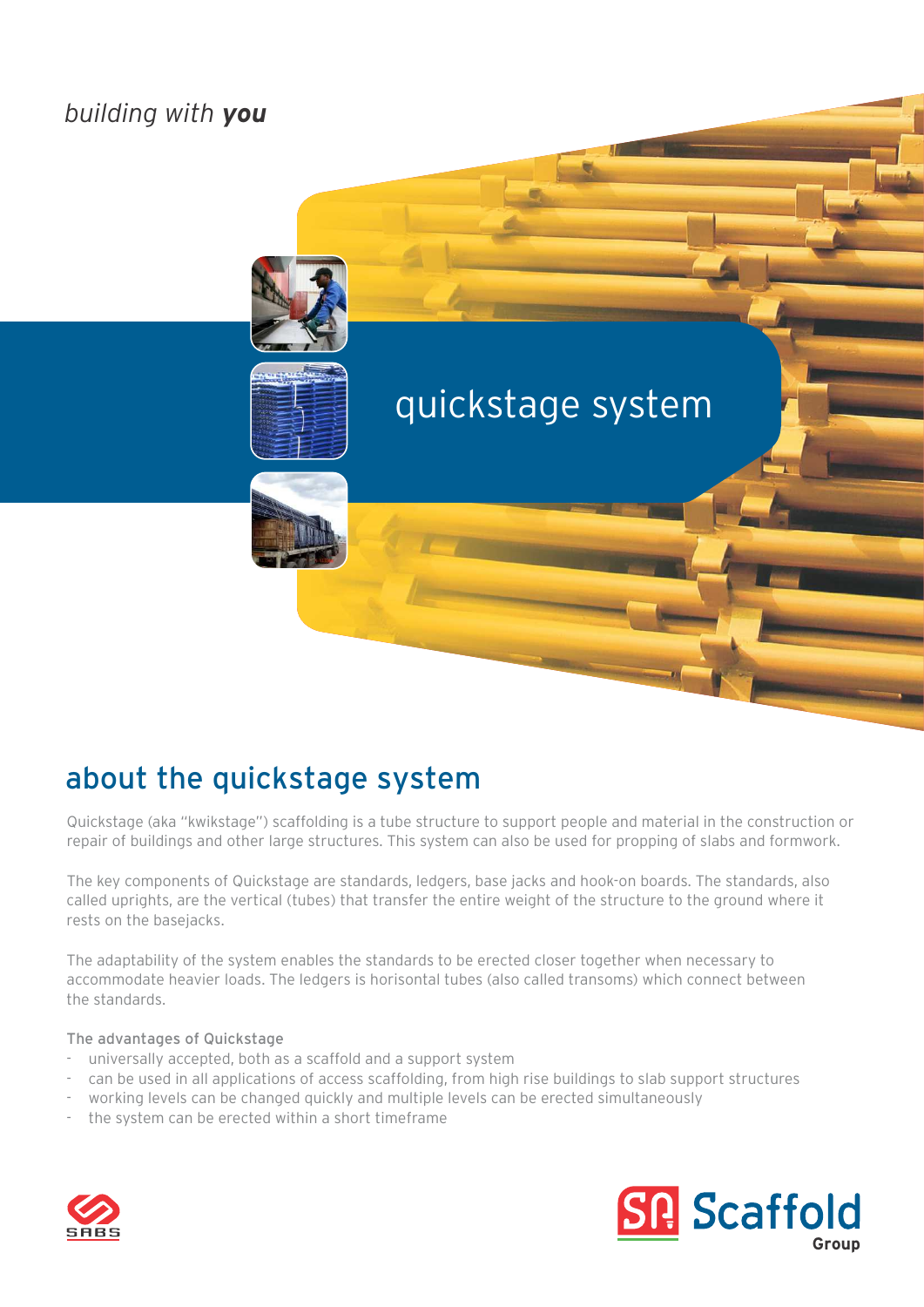| <b>STANDARD</b>                                                                                                                                                                    | <b>DESCRIPTION</b>                                                                                                                                                                               |  |
|------------------------------------------------------------------------------------------------------------------------------------------------------------------------------------|--------------------------------------------------------------------------------------------------------------------------------------------------------------------------------------------------|--|
| Standards are used, to form the<br>vertical support, and are manufactured<br>from Ø48 x 3.35 HT tube. "V"<br>pressings are placed 500mm apart<br>along the length of the standard. | <b>Standard 500</b><br>Standard 1000<br>Standard 1500<br>Standard 2000<br>Standard 2500<br>Standard 3000<br>Standard 3500<br>Standard 4000                                                       |  |
| <b>LEDGER</b>                                                                                                                                                                      | <b>DESCRIPTION</b>                                                                                                                                                                               |  |
| Ledgers connect at 90° lgw to the<br>scaffolds to keep the standards in a<br>vertical position. Ledgers are<br>manufactured from Ø48 x 2.65mmm<br>HT tube                          | Ledger 300<br>Ledger 600<br>Ledger 900<br>Ledger 1000<br>Ledger 1200<br>Ledger 1219<br>Ledger 1295<br>Ledger 1500<br>Ledger 1800<br>Ledger 2000<br>Ledger 2500<br>Ledger 3000                    |  |
| <b>REINFORCED LEDGER</b>                                                                                                                                                           | <b>DESCRIPTION</b>                                                                                                                                                                               |  |
| Reinforced Ledgers are used where<br>extra weight is passed onto the<br>Hook-on Boards.                                                                                            | Reinforced Ledger 1219<br>Reinforced Ledger 1295<br>Reinforced Ledger 1500<br>Reinforced Ledger 2000<br>Reinforced Ledger 2500                                                                   |  |
| <b>STEEL HOOK-ON BOARDS</b>                                                                                                                                                        | <b>DESCRIPTION</b>                                                                                                                                                                               |  |
| Steel Hook-on Boards clip onto the<br>ledger to ensure a safe working<br>platform. All Hook-on Boards have a<br>non-slip surface.                                                  | Hook-on Board 600<br>Hook-on Board 900<br>Hook-on Board 1200<br>Hook-on Board 1219<br>Hook-on Board 1295<br>Hook-on Board 1500<br>Hook-on Board 2000<br>Hook-on Board 2500<br>Hook-on Board 3000 |  |
| <b>BASEJACK</b>                                                                                                                                                                    | <b>DESCRIPTION</b>                                                                                                                                                                               |  |
| Base jacks are inserted at the bottom<br>of the standard in order to level the<br>scaffold.                                                                                        | Base jack Ø38 hollow 600 R/O                                                                                                                                                                     |  |
| <b>CONNECTOR</b>                                                                                                                                                                   | <b>DESCRIPTION</b>                                                                                                                                                                               |  |
| Connectors are used to join<br>standards on top of each other.                                                                                                                     | Connector                                                                                                                                                                                        |  |
| <b>TOE BOARD</b>                                                                                                                                                                   | <b>DESCRIPTION</b>                                                                                                                                                                               |  |
| Toe Boards are placed on the side of<br>the Hook-on Board to prevent loose<br>items sliding from the Hook-on-<br>Board.                                                            | Toe Board 600<br>Toe Board 900<br>Toe Board 1200<br>Toe Board 1219<br>Toe Board 1295<br>Toe Board 1500<br>Toe Board 2000<br>Toe Board 2500                                                       |  |
| <b>TOE BOARD CLIP</b>                                                                                                                                                              | <b>DESCRIPTION</b>                                                                                                                                                                               |  |
| Toe Board clips are hooked to the<br>standard and secure the Toe Board<br>in and keeping vertical.                                                                                 | <b>Toe Board Clip</b>                                                                                                                                                                            |  |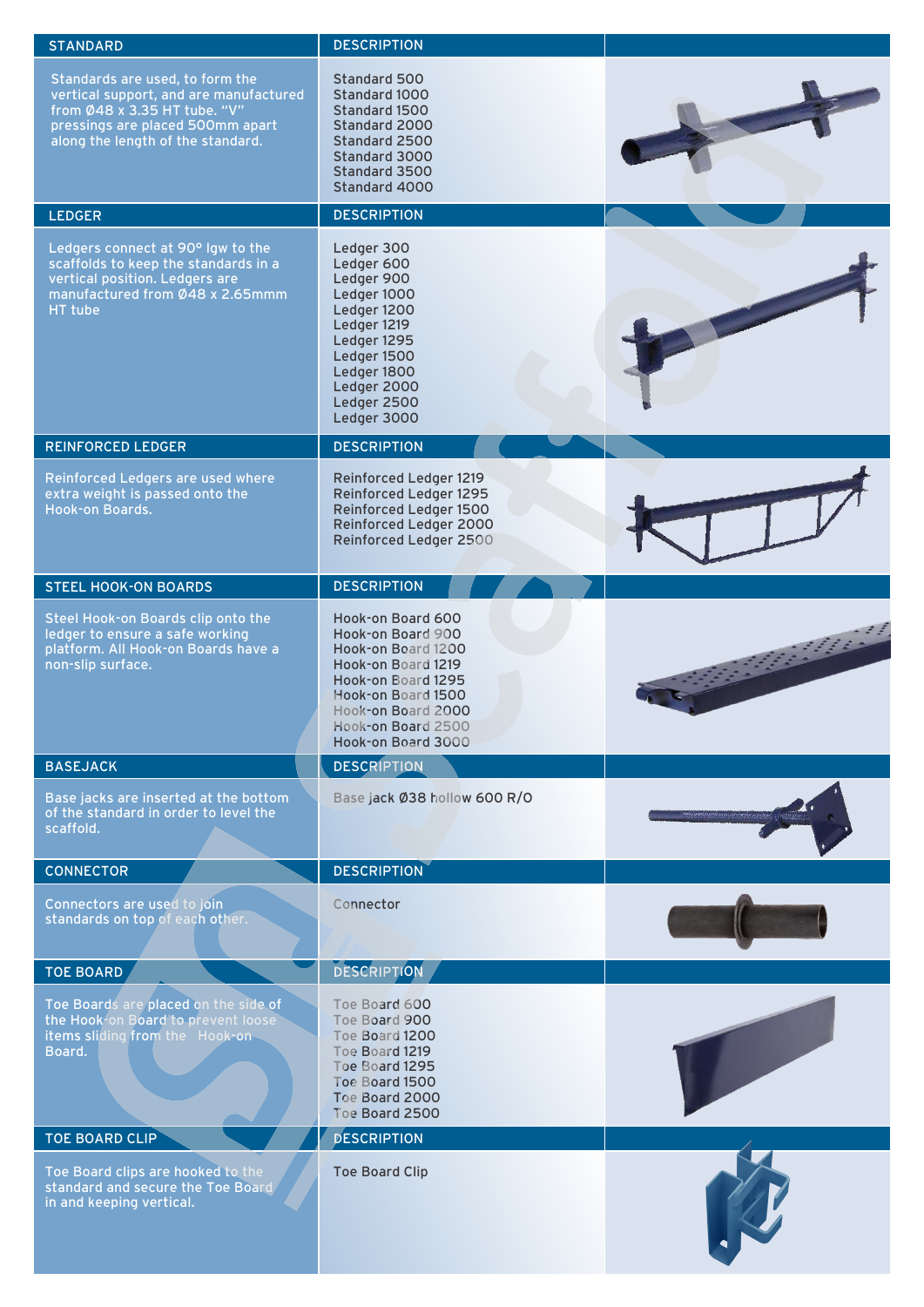| <b>DIAGONAL BRACE</b>                                                                          | <b>DESCRIPTION</b>                                                                                                                                             |  |
|------------------------------------------------------------------------------------------------|----------------------------------------------------------------------------------------------------------------------------------------------------------------|--|
| Diagonal Braces are used to brace the<br>scaffold tower to ensure stability.                   | Diag. Brace 2500 x 2500<br>Diag. Brace 2500 x 2000<br>Diag. Brace 2000 x 2000<br>Diag. Brace 2000 x 1500<br>Diag. Brace 2000 x 1219<br>Diag. Brace 1500 x 1500 |  |
| <b>HOOK ON LADDER</b>                                                                          | <b>DESCRIPTION</b>                                                                                                                                             |  |
| Hook on Ladders are used to assist<br>with movement between the<br>platforms.                  | Hook-on Ladder 1000<br>Hook-on Ladder 2000<br>Hook-on Ladder 2500<br>Hook-on Ladder 3000                                                                       |  |
| <b>TRAPDOOR</b>                                                                                | <b>DESCRIPTION</b>                                                                                                                                             |  |
| Trapdoors are placed between the<br>Hook-on Boards to provide access to a<br>working platform. | <b>Trapdoor x 2 Boards</b><br><b>Trapdoor x 3 Boards</b>                                                                                                       |  |
| <b>SWIVEL COUPLERS</b>                                                                         | <b>DESCRIPTION</b>                                                                                                                                             |  |
| Swivel couplers are used to attach<br>Scaffold tube to standards.                              | Swivel Couplers 50 x 50<br>Fixed Couples 90°                                                                                                                   |  |
| <b>BAND AND PLATE</b>                                                                          | <b>DESCRIPTION</b>                                                                                                                                             |  |
| Band and Plate is used to tie scaffold<br>tube to standards at 90°.                            | Band 50 x 50<br><b>Backplate M20</b><br>Eyebolt M20                                                                                                            |  |
| <b>DH COUPLER</b>                                                                              | <b>DESCRIPTION</b>                                                                                                                                             |  |
| DH Couplers are used to attach a<br>scaffold tube to a standard at 90°.                        | DH Coupler 50 x 50                                                                                                                                             |  |
| <b>SCAFFOLD TUBE</b>                                                                           | <b>DESCRIPTION</b>                                                                                                                                             |  |
| Scaffold tube can be used for various<br>functions. Used for bracing, handrails, etc.          | Available sizes from 500 - 6000<br>in 500 mm increments<br>2.65 and 3.20 available                                                                             |  |
| <b>STAIRCASE</b>                                                                               | <b>DESCRIPTION</b>                                                                                                                                             |  |
| Staircases are used<br>to assist in the movement between the<br>platforms.                     | <b>Staircase</b><br>2000 x 2000 x 500<br>Staircase<br>2500 x 2000 x 500<br><b>Staircase</b><br>2500 x 2000 x 900                                               |  |
| <b>HANDRAIL</b>                                                                                | <b>DESCRIPTION</b>                                                                                                                                             |  |
| Handrails are used on the staircase.                                                           | <b>Handrails</b>                                                                                                                                               |  |
| <b>LADDER BEAM</b>                                                                             | <b>DESCRIPTION</b>                                                                                                                                             |  |
| Ladders beams are used for extension<br>supports                                               | Ladder Beam 2000 x 300<br>Ladder Beam 3000 x 300<br>Ladder Beam 4000 x 300<br>Ladder Beam 5000 x 300<br>Ladder Beam 6000 x 300                                 |  |